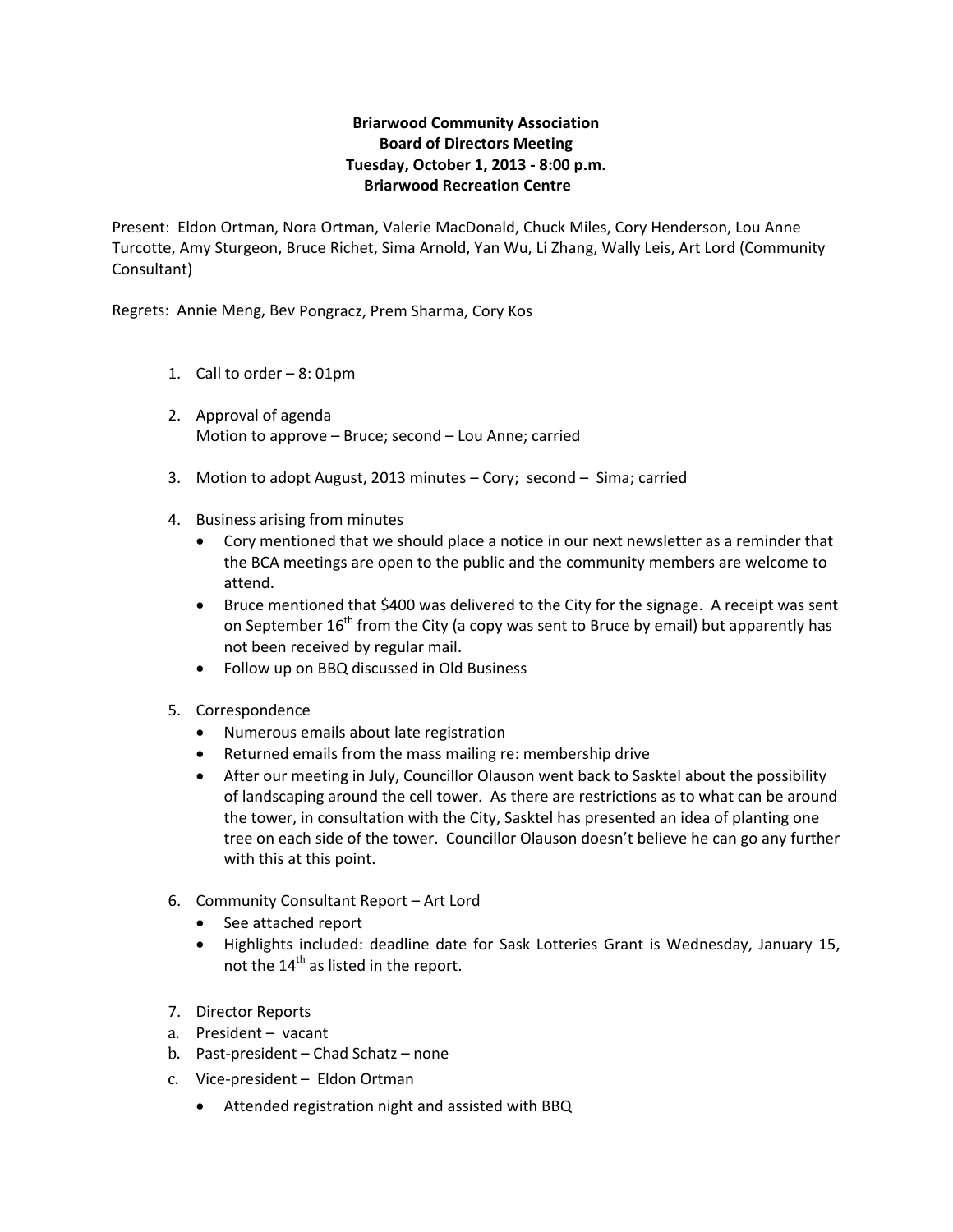- Plan to attend Mayor and Council Town Hall Meeting October  $9^{th}$  concerns to be raised at meeting include BBQ – ticketing vehicles, lack of garbage bins; police presence for traffic control, crime preventions, etc; response (or lack of) from City departments when issues raised by BCA.
- Plan to assist with neighborhood canvas for BCA membership
- d. Secretary Valerie MacDonald
	- Replied to emails regarding late registration, advertising in newsletter and new volunteers
	- Sent out 2 separate mass emails to BCA members regarding volunteers needed for BBQ and Membership Drive
	- Co‐coordinator of BCA BBQ in the Park
- e. Treasurer Nora Ortman
	- See financial report
- f. Indoor Program Coordinator Sima Arnold
	- Registration night was held on Sept  $4<sup>th</sup>$  and it well really well. Online registration was opened from Aug 19 to Sept  $4<sup>th</sup>$  and we had 44 people register online. All classes are running due to the increase in registrants. The classes are: Beginner Yoga (11), Intermediate Yoga (15), KettleBell (14), Boot Camp (14), Core Strength (11), Stretch and Sculpt (13), Intermediate Pilates (9).
	- Family Swim was cancelled due to lack of interest. We will be issuing a refund to those registered. After instructors are paid the projected profit should be about \$840.00.
	- Purchased 20 yoga mats at the cost of \$372.90; submitted a schedule for the Winter program to the Leisure Guide
- g. Team Sports Coordinator vacant

Report from Shantel Kolibab & Kelli Fredlund, Indoor Soccer Coordinators

- 66 children registered to play indoor soccer.
- There are two of each team (U6, U8, and U10).
- We have collected \$7,840 all of which has been turned in to the Treasurer.
- Soccer fees were \$4,840 and have been paid to Saskatoon Youth Soccer.

*Motion:* that the Community Association pays for the coach's clinics, tournaments, and medals at the end of the season. An estimate would be \$1,000 total – Bruce; second – Chuck; carried

‐ Next season we will not be coordinating. A suggestion is that each player pays an additional fee of \$20 and that money could be used to pay a coordinator (whatever flat fee agreed upon \$500‐\$1000?) unless a volunteer coordinator steps forward for these positions. We have talked to several people that would be open to this and this would ensure the children still get to play and the coordinator is being compensated. Just a thought so these programs can keep running.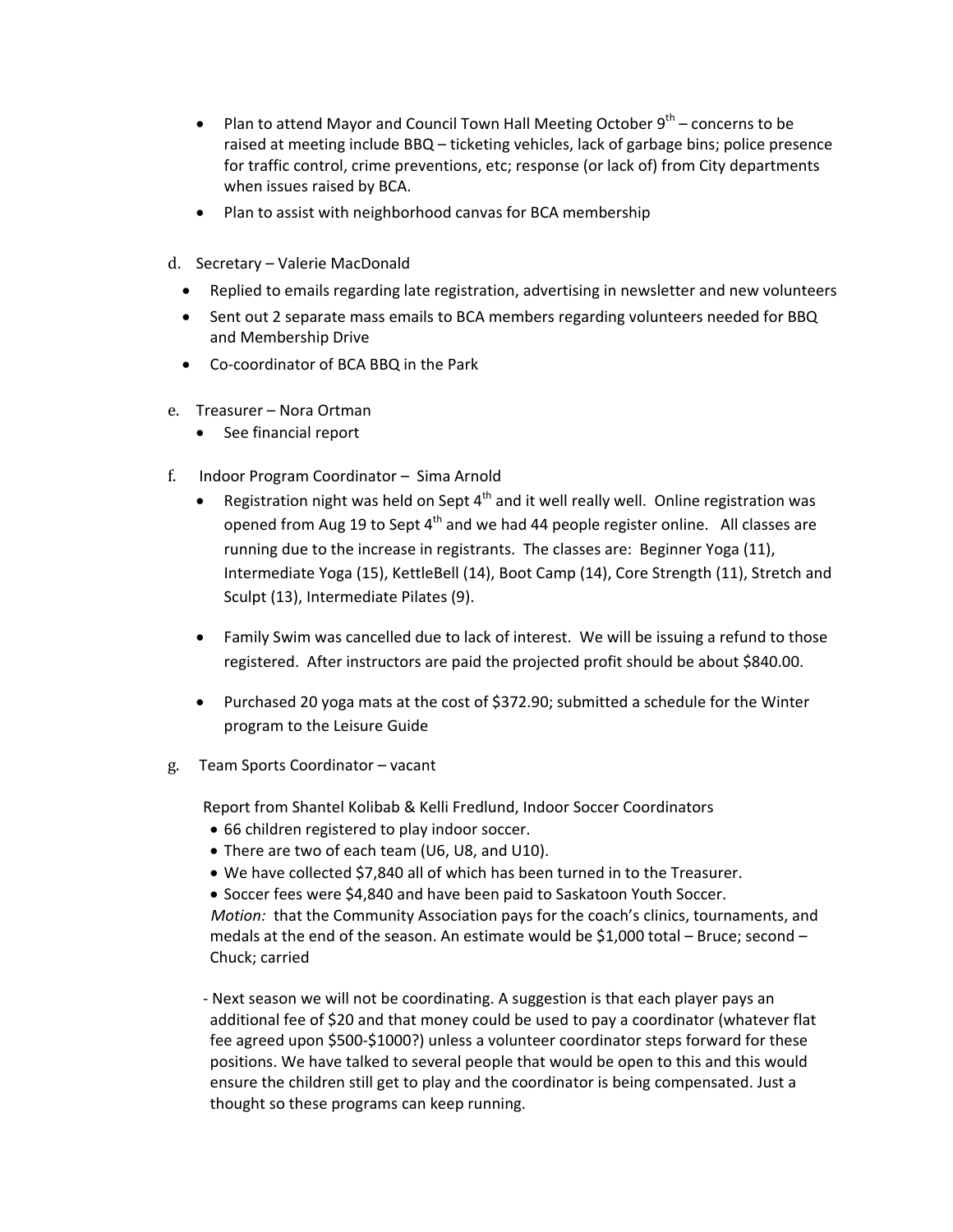Report on Football – Laddy Hemeon

- We have 39 kids playing flag football. There are four teams.
- The football season ends on Oct. 19.

*Motion:* for the BCA to purchase medals for football at the cost of at most \$250 – Bruce; second – Chuck; carried

- h. Communications Coordinator Li Zhang
	- Updated website as required
- i. Civics Coordinator Bruce Richet
	- Modified signage and place/ remove for the Fall Garage Sale at each entrance
	- Discussions with the C of S on the Asset report BCA submitted in May. Met four times with City officials on site to address issues in the report. Resultant actions on pathway reconstruction/crack‐filling, sidewalk repairs, lake water quality concerns, lake shoreline maintenance issues, lake pathway renewal strategies/ groundwater issues, road surface ponding repairs, etc. Currently on‐going lakeshore modification under construction.
	- On-going interaction with City on new entrance signage approvals and monitoring manufacturer with production of four units. Installation activity to look at third party construction and buried line location services.
	- Investigation of long term rehabilitation of the 4 Community Identification Signs. Program recommended totals near \$5,000. Discussions to be held with City on responsibility!
	- Assist with the set-up and operations of the Fall BBQ and assist Amy with the strategy around the BCA Membership Drive
	- Plan for regular meetings with Infrastructure Services and Parks as O&M work continues, follow‐up on entrance sign installation and existing Signage Rehabilitation and attend the Mayor and Council Town Hall meeting scheduled for October 9

*Motion:* That we approach the City of Saskatoon for 2 pathway projects - (1) 8<sup>th</sup> Street between Boychuk and Briargate Road and (2) the pathway around Briarwood Lake – Bruce; second – Chuck; carried.

- j. Parks and Green Space Coordinator Cory Henderson ‐ none
- k. Volunteer/Membership Coordinator Amy Sturgeon
	- Managed the online registration system, mailed out several membership cards, communicated regularly with Sima sending info about online registrants.
	- Volunteered at the September  $5<sup>th</sup>$  registration night the community BBQ
	- Met with Bruce to discuss the upcoming membership drive.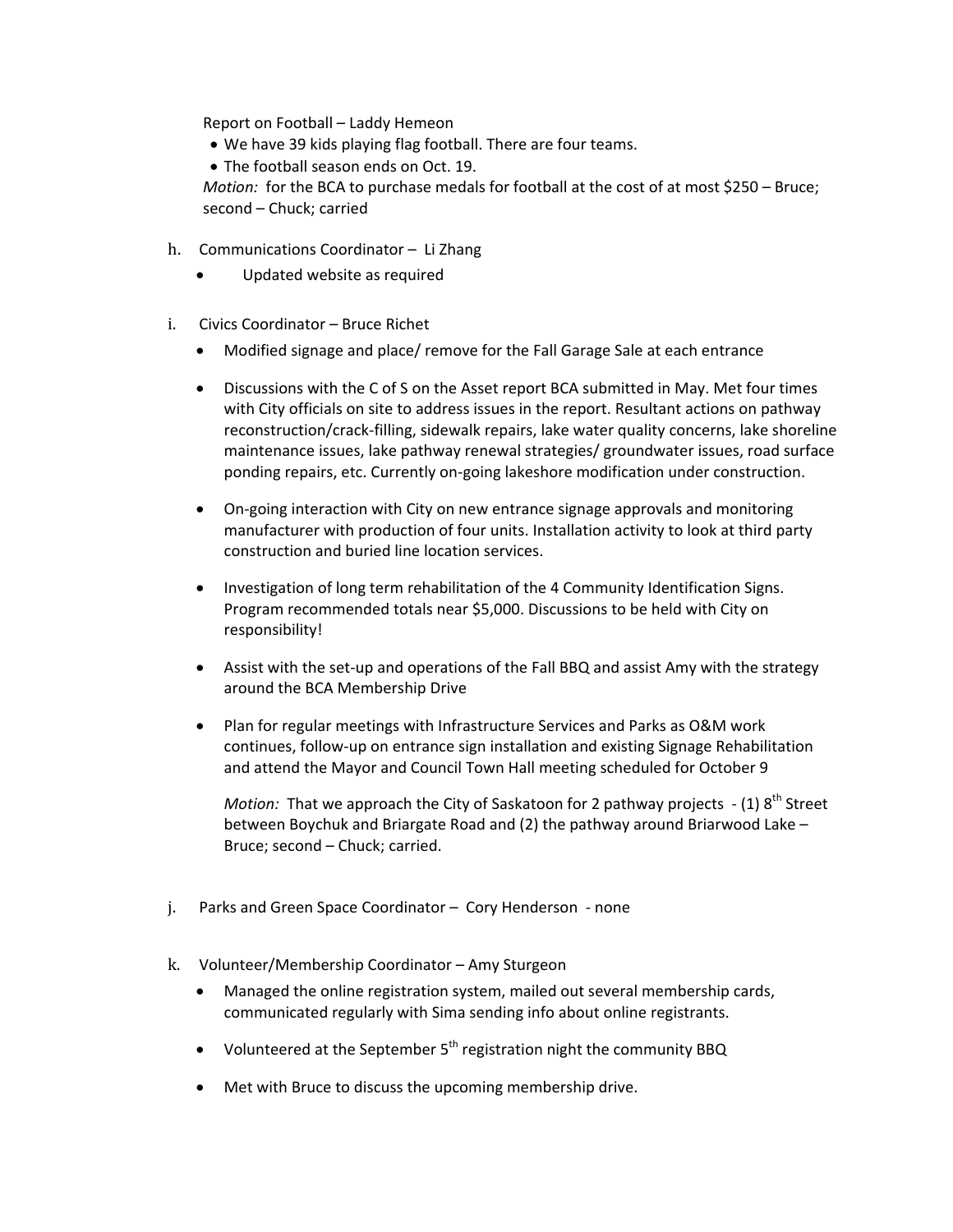- Drafted and had Val send an e-mail to all current community membership holders (with e‐mail addresses) to ask them to help with the membership drive and encourage those with a 2011/2012 membership to renew. (we currently have 3 volunteers)
- Prepared, updated, and photocopied the membership report several times for various events
- In the upcoming month will prepare volunteer kits for membership drive volunteers, oversee & coordinate the membership drive efforts, update the membership reports once the membership drive is complete and track the success of the membership drive and report back to the board.
- l. Rink Coordinator Chuck Miles ‐ none
- m. Recreation Centre Lou Anne Turcotte
	- 1 rental in September
- n. Social Bev Pongracz ‐ none
- o. Director‐at‐large Prem Sharma ‐ None
- p. Director‐at‐large Annie Meng None
- q. Director‐at‐large Wally Leis None
- 8. Old Business
	- a. Community Gardening postponed to next meeting when Bev present
	- b. BBQ: problem with garbage cans provided by the City and garbage pickup Parking enforcement handing out tickets during BBQ No fire trucks or police cars present – this was something that was overlooked this year Date set for next BBQ: Sunday, September 7<sup>th,</sup> 2014
- 9. New Business
	- a. Membership Drive

Send volunteers out with a "membership kit" that includes a float (\$5 bills) Presently only had 3 volunteers from the community and some board members *Motion:* to keep the sign outside the Recreation Centre advertising the Membership Drive until the end of October at the cost of \$167.35 for the month – Amy; second ‐ Cory; carried Sign will say that drive is from October 6-20<sup>th</sup>

Kick-off will be on October  $6<sup>th</sup>$  starting at the Recreation Centre

b. Newsletter (Oct  $31<sup>st</sup>$  deadline)

The plan is to get all advertising in by October  $31<sup>st</sup>$  so we can plan the newsletter around the advertising. The target release date for the newsletter is early December and will contain information on Winter programming.